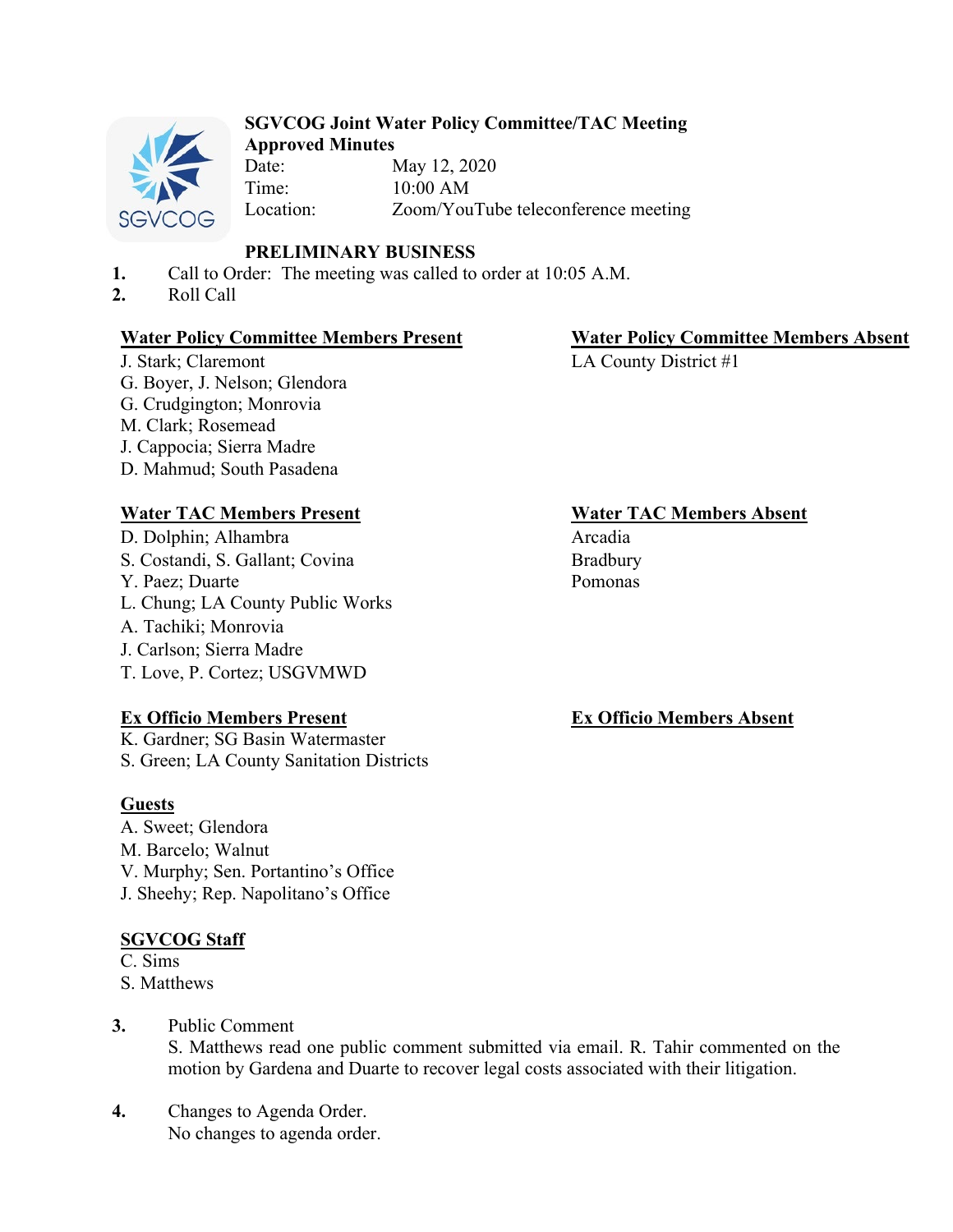#### **CONSENT CALENDAR**

# **5.** Water Committee/TAC March Meeting Minutes **There was a motion to approve the consent calendar. (M/S: G./Boyer/G. Crudgington)**

#### **[MOTION PASSED]**

| AYES:           | Claremont; Glendora; Monrovia; South Pasadena; Alhambra; Bradbury; Covina; |
|-----------------|----------------------------------------------------------------------------|
|                 | Monrovia; Pomona; Sierra Madre; LA County Public Works; USGVMWD            |
| <b>NOES:</b>    |                                                                            |
| <b>ABSTAIN:</b> |                                                                            |
| <b>ABSENT:</b>  | LA County District 1; Arcadia; Bradbury; Pomona                            |

#### **DISCUSSION ITEMS**

- **6.** Safe Clean Water Program
	- Program and WASC Updates
	- Round 2 Applications
	- Watershed Coordinators
	- Scoring Committee and Scoring Criteria

## *Recommended Action: For discussion.*

Committee Chair, Vice Chair, and SGVCOG staff announced a meeting with LA County District staff to discuss Safe Clean Water program implementation issues and requested feedback from the Committee on topics to discuss. There was discussion on various issues including the need for conservative program funding early in the program, qualifications for Watershed Coordinators, and scoring criteria that creates bias against the San Gabriel Valley. T. Love noted that scoring as its currently stands can advance projects that do not allow for MS4 compliance. D. Mahmud noted that scoring needs to prioritize WMP/EWMP projects. There was a discussion on how cities need to have a more coordinated effort to improve the program.

There were updates on the Safe Clean Water Program WASCs. The Rio Hondo WASC allocated 25% of its first-year funding to its first-year SIP, leaving room for other projects in future years. The ULAR WASC planned to finalize its SIP on May 28 and aimed for an approximately 75% funding allocation target.

# **7.** COVID-19 Stimulus Funding

#### *Recommended Action: For discussion.*

T. Love requested the Committee compile a list of regional water infrastructure projects to advocate for the need for infrastructure stimulus funding. There was a discussion on the need to include language in the stimulus package that expands eligibility to those infrastructure projects that are not necessarily shovel ready. A. Tachiki will provide a list of projects from the Rio Hondo watershed, D. Dolphin will provide list for the Upper LA River watershed, A. Sweet will provide a list for the Upper San Gabriel River watershed, and J. Carver will provide a list from East San Gabriel Valley.

J. Sheehy provided information on the HEROES Bill, which would direct \$500 billion to states and \$375 billion to local governments. \$1.5 billion in funding would be directed to low-income households for water bills. After the House vote, the bill would need Senate